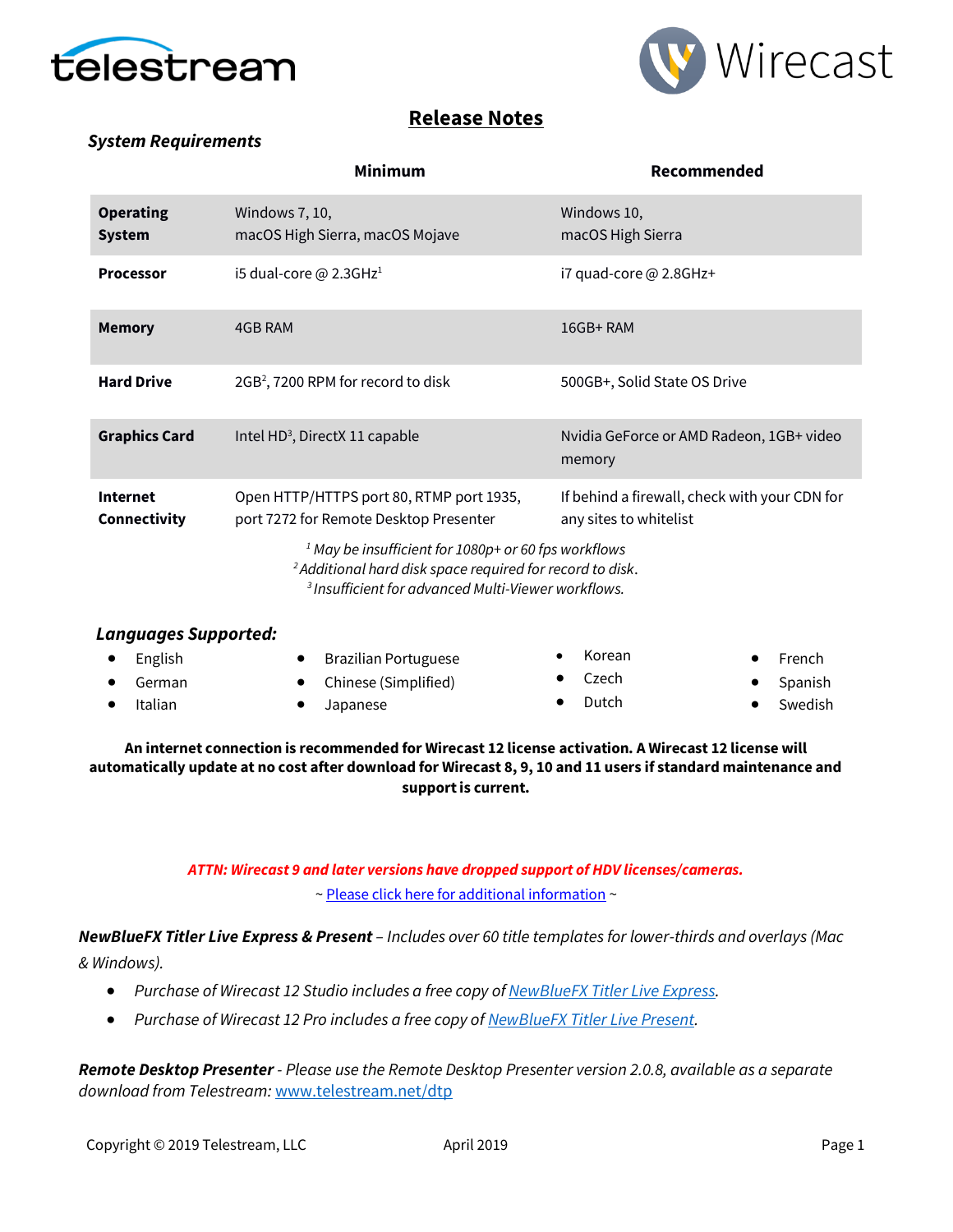



# *Best Practices*

#### Minimum Required Upload Speed:

- It is recommended that an upload speed rate of at least double the selected video bitrate be available, especially for a total target bit-rate of 10Mbps (Megabits per second) or less, or when there are multiple outgoing streams.
- Upload speed can be tested at a website such a[s TestMy.net/upload.](http://testmy.net/upload)
- Additional tasks that can consume upload bandwidth on the network should also be considered when determining how much of the available upload bandwidth can be allocated towards streaming.

#### **Rendezvous**

Wirecast Rendezvous uses WebRTC technology that can be very resource intensive. For the best experience, we suggest considering the following table when choosing hardware:

|                        | Studio (2 quests + 1 host) | Pro (7 quests + 1 host) |
|------------------------|----------------------------|-------------------------|
| Bandwidth <sup>4</sup> | Add 4 Mbps                 | Add 5+ $Mbps^5$         |
| Processor <sup>4</sup> | i5 quad-core $6$           | $i7$ quad-core $6$      |

<sup>4</sup>Based on a single simultaneous stream of 720p30 x264  $\omega$  4.0Mbps.

<sup>5</sup>Bandwidth per guest will scale downwards as more are added to maintain reliability.

 $6$ Minimum recommended processor with example stream $4$ . More demanding workflows may require a more capable CPU.

#### ISO Recording:

- Solid State Drive or fast RAID array recommended for ISO Recording and Replay functionality.
- Actual data rates will vary depending on quality level selected for ProRes (Mac) or MJPEG recording (Windows), as well as the resolution and frame rate selected.
	- For Mac ProRes recording please refer to [Apple's ProRes data rate specifications](https://documentation.apple.com/en/finalcutpro/professionalformatsandworkflows/index.html).
	- Windows MJPEG Best Quality Guidelines (Megabytes per second):
		- *1080i and 1080p 29.97 and 30 FPS, MJPEG Best Quality* ~25MB/sec
		- *1080p 60 FPS, MJPEG Best Quality* ~50 MB/sec
		- *720p 59.94 and 60 FPS, MJPEG Best Quality* ~20 MB/sec
- Total expected data rate should be compared to available disk write speed to ensure adequate disk throughput.

*Failure to ensure the available disk write speed is greater than the highest expected total data rate may result in frames being dropped from recordings (ISO, Replay, and Record-to-Disk).*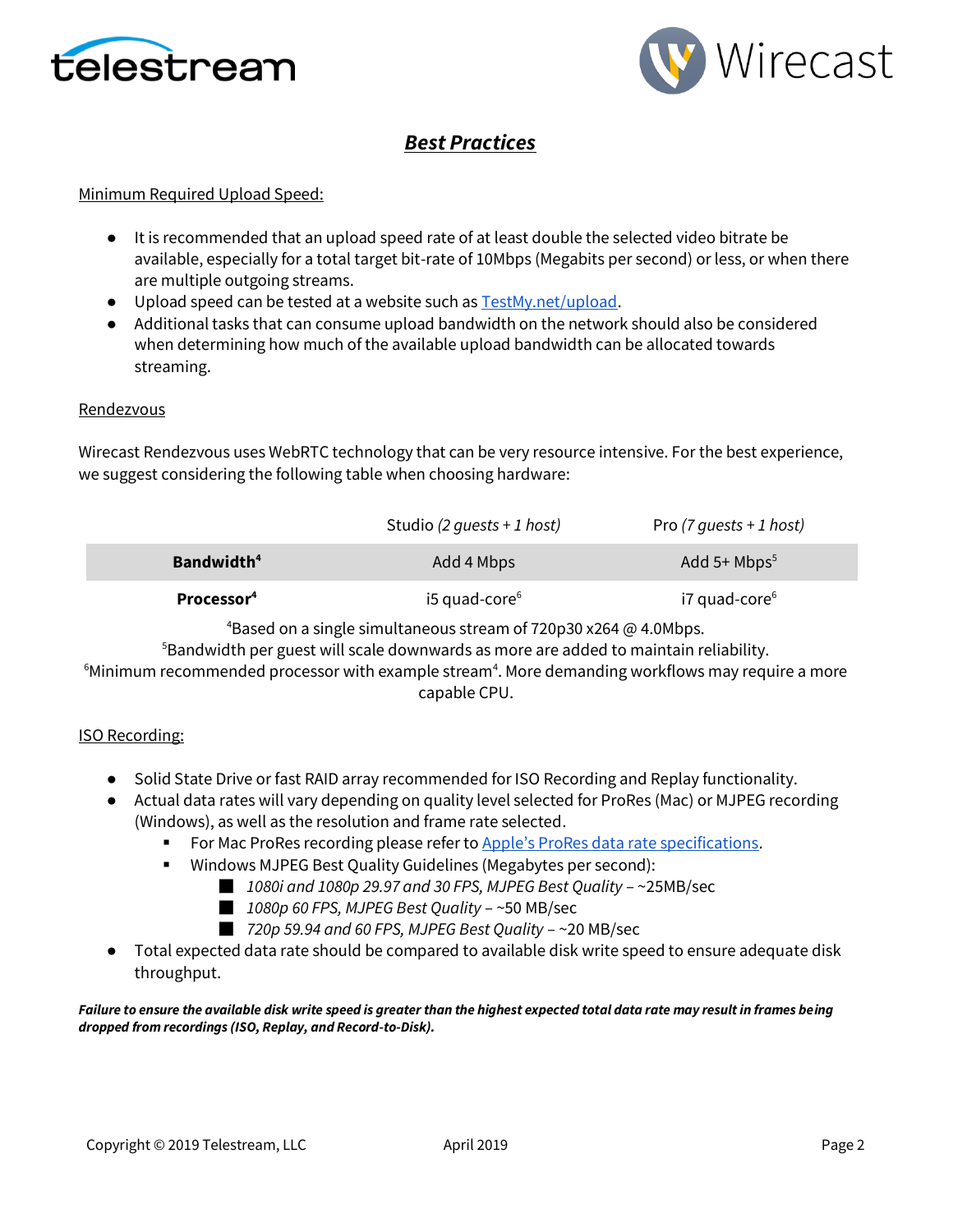



# *Best Practices (cont.)*

#### Hardware accelerated encoding requirements:

- Intel Quick Sync Video encoding requires an Intel CPU with an Intel® QuickSync Video core[.](http://ark.intel.com/search/advanced?QuickSyncVideo=true&MarketSegment=DT) [List of Intel CPUs supporting QuickSync](http://ark.intel.com/search/advanced?QuickSyncVideo=true&MarketSegment=DT)
- NVIDIA NVENC encoding requires an NVidia GPU with Kepler architecture or newer[.](https://developer.nvidia.com/nvidia-video-codec-sdk) [NVIDIA only maintains a general list of supported GPUs](https://developer.nvidia.com/nvidia-video-codec-sdk)
- Apple Hardware Accelerated H.264 encoding requires a Mac with an integrated Intel GPU<sup>\*</sup>. *\*This may change in the future, as the Apple API decides what hardware acceleration method is to be used. At the time of this writing, only Quick Sync via an Intel GPU is supported.*

#### High frame-rate streaming (60fps):

- High frame-rate streaming will result in increased CPU usage and require a higher bit rate (4Mbps or higher) for a quality encode.
- Simply switching to a higher frame-rate without ensuring the CPU and bitrate are sufficient may result in a lower quality encode.

#### CPU Usage:

- Consider lowering your canvas frame rate and/or streaming resolution to lower CPU usage.
- Maintained system CPU usage greater than 60% will increase the likelihood of dropped frames.

*(End of Page)*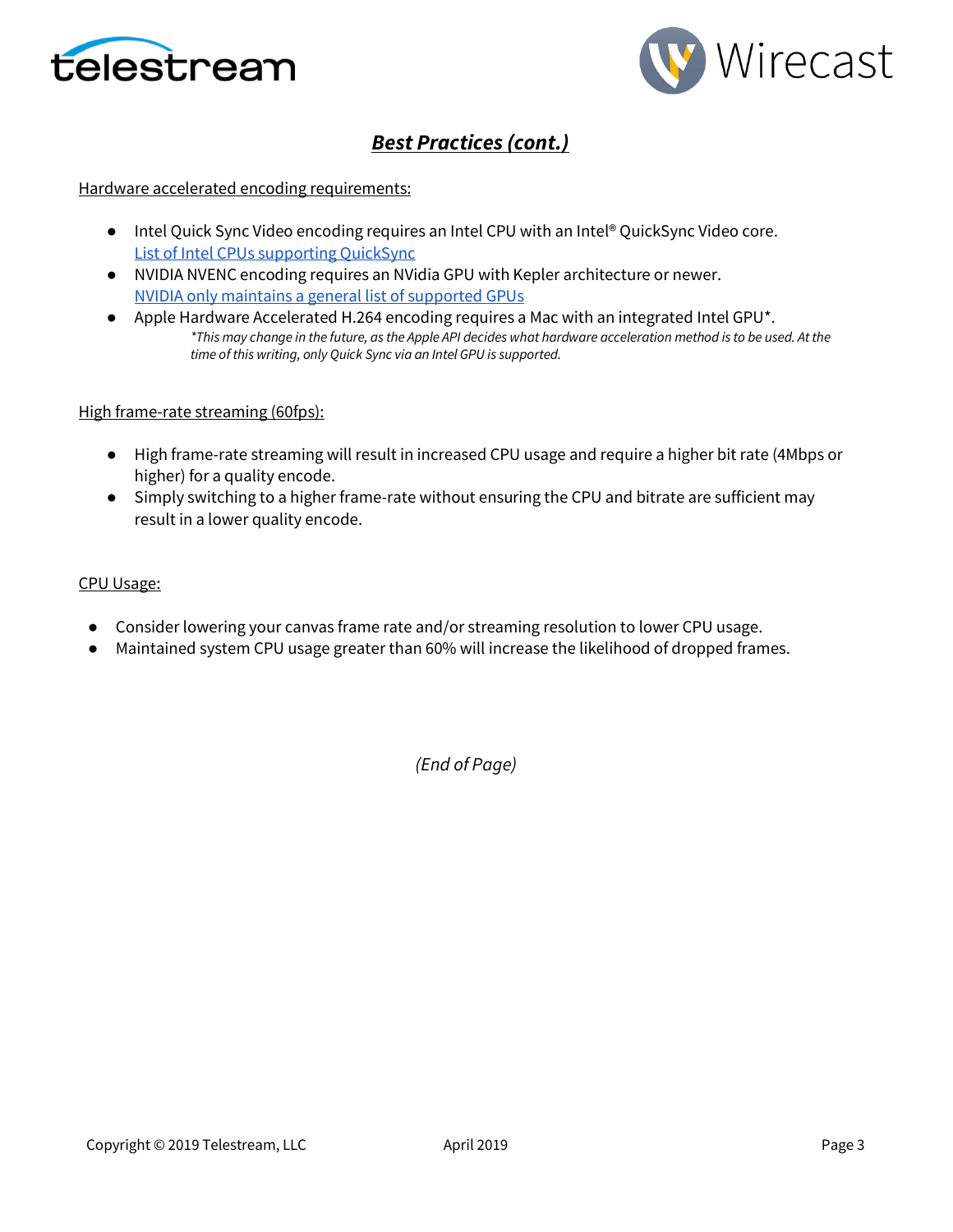



## *12.1 – New Features*

#### **NEW – Wirecast One**

- New tier of Wirecast now available!
- Wirecast One is the most affordable way to get your first streams up and running while harnessing the power and ease of use Wirecast is known for. With a single camera input and easy streaming to your preferred destination, Wirecast One covers all the basics for your first stream and is powerful enough for your 1000th!
- Wirecast One can be used by beginner streamers all the way up to the veterans of live video, but it is perfect for streaming to social media websites like Facebook or Twitter, and all your live streams from casual events to the most professional productions.
- For a comprehensive comparison of One, Studio, and Pro, please [visit our Buy page.](https://www.telestream.net/wirecast/store.asp)

### **NEW – LinkedIn Live**

- **Attention:** LinkedIn Live is currently invite only, via LinkedIn.
	- o **Link to LinkedIn application process can be found within Wirecast Output Settings with LinkedIn Live chosen as the destination.**
	- o **Alternatively, you can apply directly by clickin[g here.](https://www.linkedin.com/help/linkedin/answer/100224/applying-for-live-video-broadcasting)**
- With LinkedIn's new Live offering, you can now stream directly to your LinkedIn network.
	- o Your LinkedIn network will receive an alert when you go live.

### **NEW – Facebook Donation Button for Verified Pages**

- Now, Wirecast users with a verified page can enable the donation button for viewers of the stream.
- In Wirecast, simply go to the advanced section of the Facebook Live output settings, log in with credentials to a verified Facebook page, check "Show Donation Button", and enter the Facebook Charity ID.
	- o **For more details regarding Facebook Donation eligibility, [read here.](https://www.facebook.com/facebookmedia/blog/fundraising-with-facebook-live)**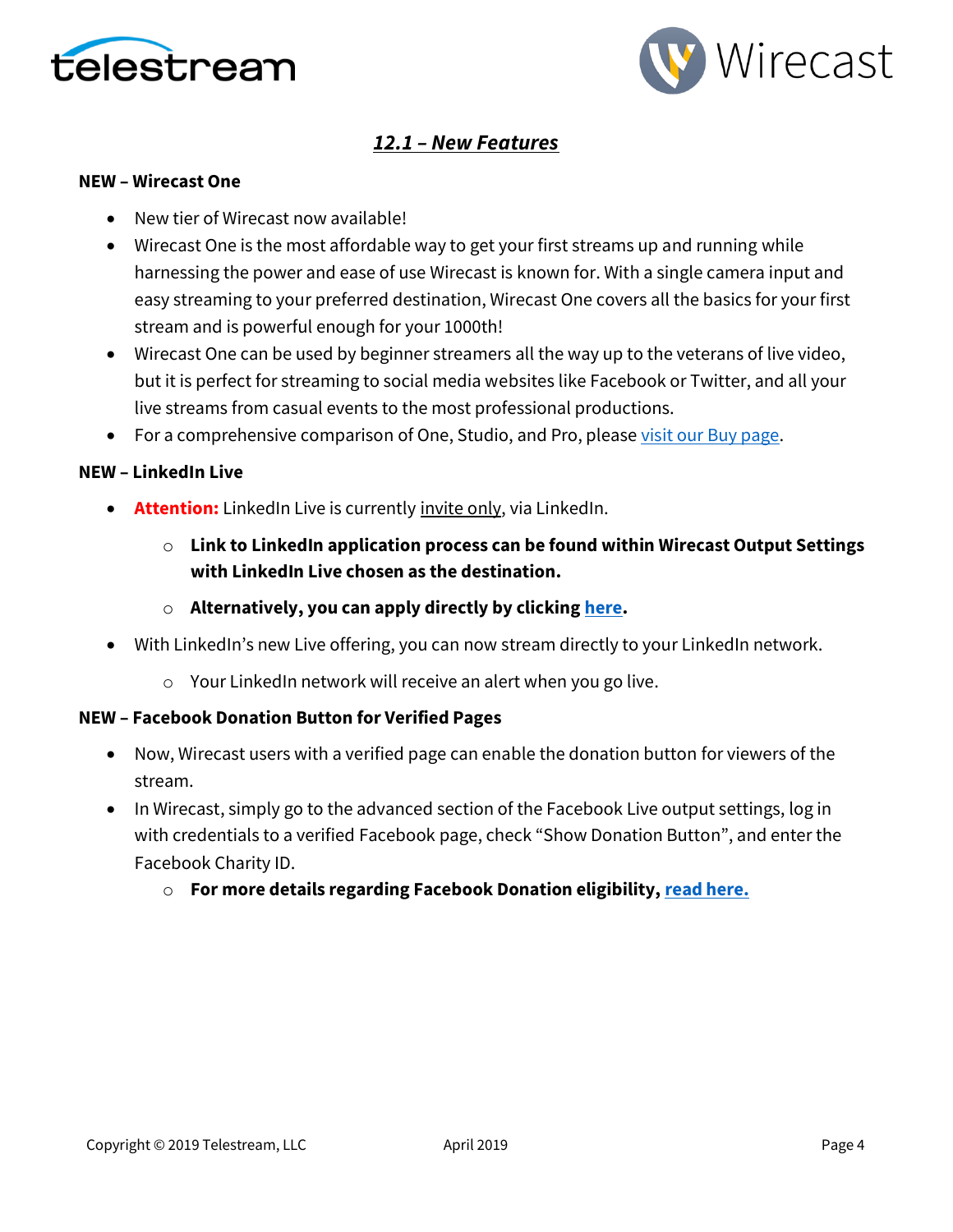



## *12.1 – Improvements*

- Improvement Add "Remind me later" option to the Wirecast Support Renewal nag page
- Improvement Implement preference for disabling unlicensed functionality

## *12.1 – Fixes*

- Fixed 404 returned when requesting help from the Encoder Presets window
- Fixed Add Patios for LinkedIn Live Broadcast has ended alert message
- Fixed Adding a VLC NDI source to the document causes a crash on Windows
- Fixed Alpha issues with TL4 via NDI in WC12
- Fixed Always allow change user option in Facebook log-in
- Fixed Audio artifacts in Blackmagic and Magewell sources
- Fixed Build In / Build Out elements don't move proportionally
- Fixed Cannot select Cut or Smooth from transitions dropdown menu after update
- Fixed Check mark icon does not show for options within the Matte drop down menu
- Fixed Clicking "Crosspost Settings" crashes Wirecast
- Fixed Entering a place prevents FB destination from recognizing verified pages
- Fixed Frozen video and synchronization problems when connecting to NDI sources in secondary documents
- Fixed Localization Mac OS: Stock Media Library download button cut off in localized versions
- Fixed Localization Windows OS: Stock Media Library cancel button cut off in localized versions
- Fixed Localization: "Primary Sound Driver" does not display properly.
- Fixed Memory leak/crash over time, ingesting 10 IP web streams
- Fixed Missing space on the Software Update Tab in Preferences
- Fixed NDI Sources remain in the add Source Dialog after being disconnected
- Fixed NDI buffer delay
- Fixed RTMPS output via Microsoft Azure destination does not work
- Fixed Removing an AVCapture source from the Rendezvous mix causes the audio to be removed from the Live Output mix if it is also in the Live Canvas
- Fixed Stock Media Library: Placeholder text shows when trying to select a folder to download Stock Media files to
- Fixed Titler Live NDI Shot events do not work
- Fixed Trademark not present beside "Wirecast" when licensed
- Fixed Two browser tabs are spawned when selecting "MIDI forum" from Preferences
- Fixed Unable to use 3D Plane transition in Wirecast 12.
- Fixed Web stream URI and Username input boxes appear as if they are the same input box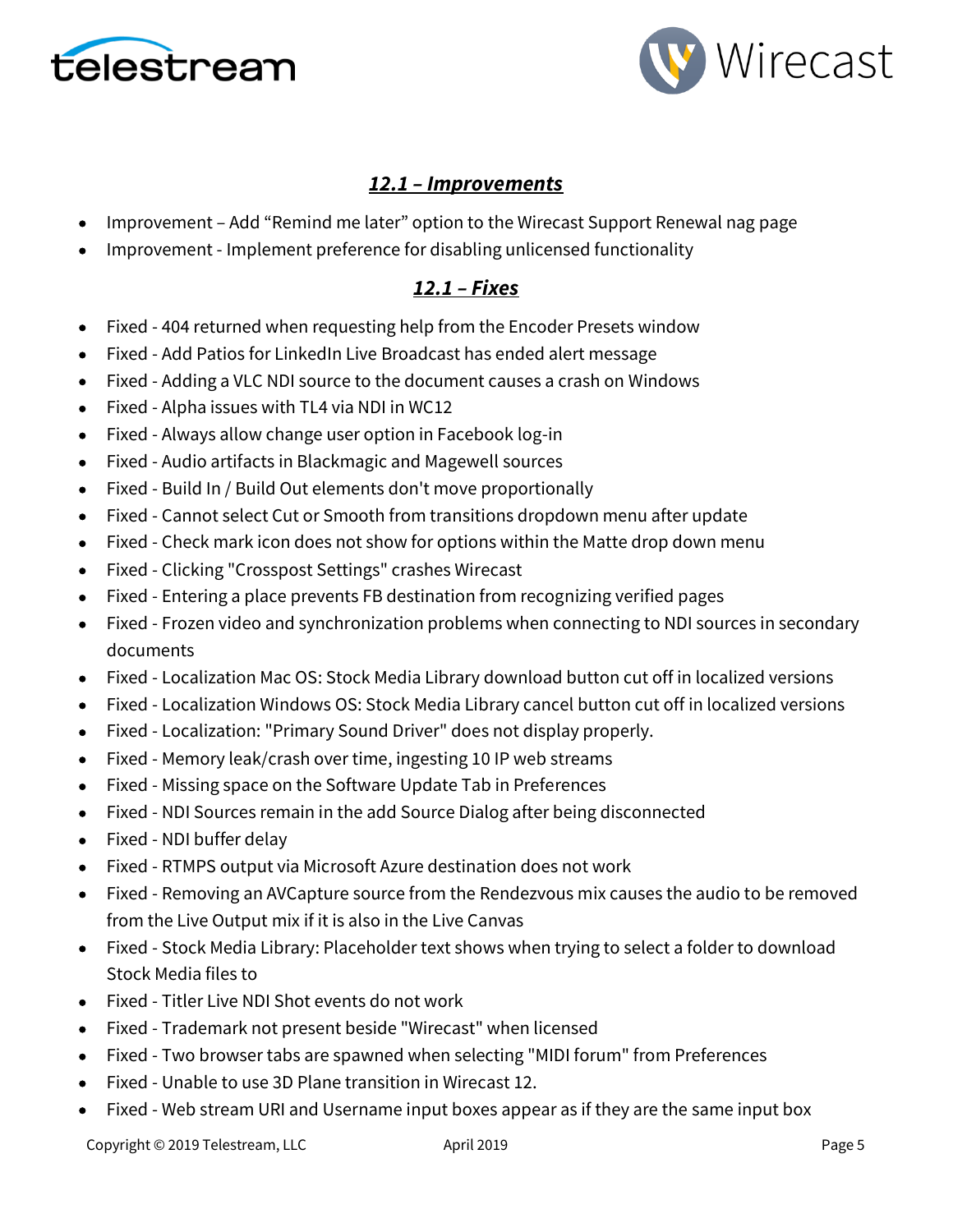



- Fixed Webstream HLS source video freezes after several hours
- Fixed Windows: Rendezvous Audio Mixer shows a blank drop down menu until an option is selected
- Fixed Wirecast Crashed when selecting a youtube event
- Fixed Wirecast EULA showing odd characters in section 2.6
- Fixed Wirecast Preferences do not save when computer language is set to Russian
- Fixed Wirecast crashed when editing changes in audio mixer

## *12.0.1 – Fixes*

• Fixed – Dib.dll missing error when upgrading from Wirecast 11.1.2 to Wirecast 12.0 in specific circumstances.

## *12.0 – New Features*

### **NEW – Stock Media Library**

- Now included with every active support subscription, the new Stock Media Library adds a growing database of over 500,000 unique, high quality media assets to your projects.
- A new custom-built portal gives you direct access to transitions, motion backgrounds, royaltyfree backing tracks, and videos from right within Wirecast.
- Select the new Media Files category in the Add Source dialog and choose Stock Media Library.

### **NEW – Stinger (Custom Transitions) Playback Speed Controls**

- Spice up your stinger transitions using the new Stock Media Library, which contains transition files.
- New speed controls allow you to adjust the timing of your stinger transitions, and an additional transition bank gives you more options for live production.

### **NEW – Rendezvous Audio Mixing**

- In the Rendezvous dashboard, you can now create a custom audio mix to be sent to your Rendezvous guests.
- Studio license level will allow you to select the devices to mix.
- Pro license levels will grant you the ability to select individual channels from audio devices to be mixed.

### **NEW – QR Code Generator Source**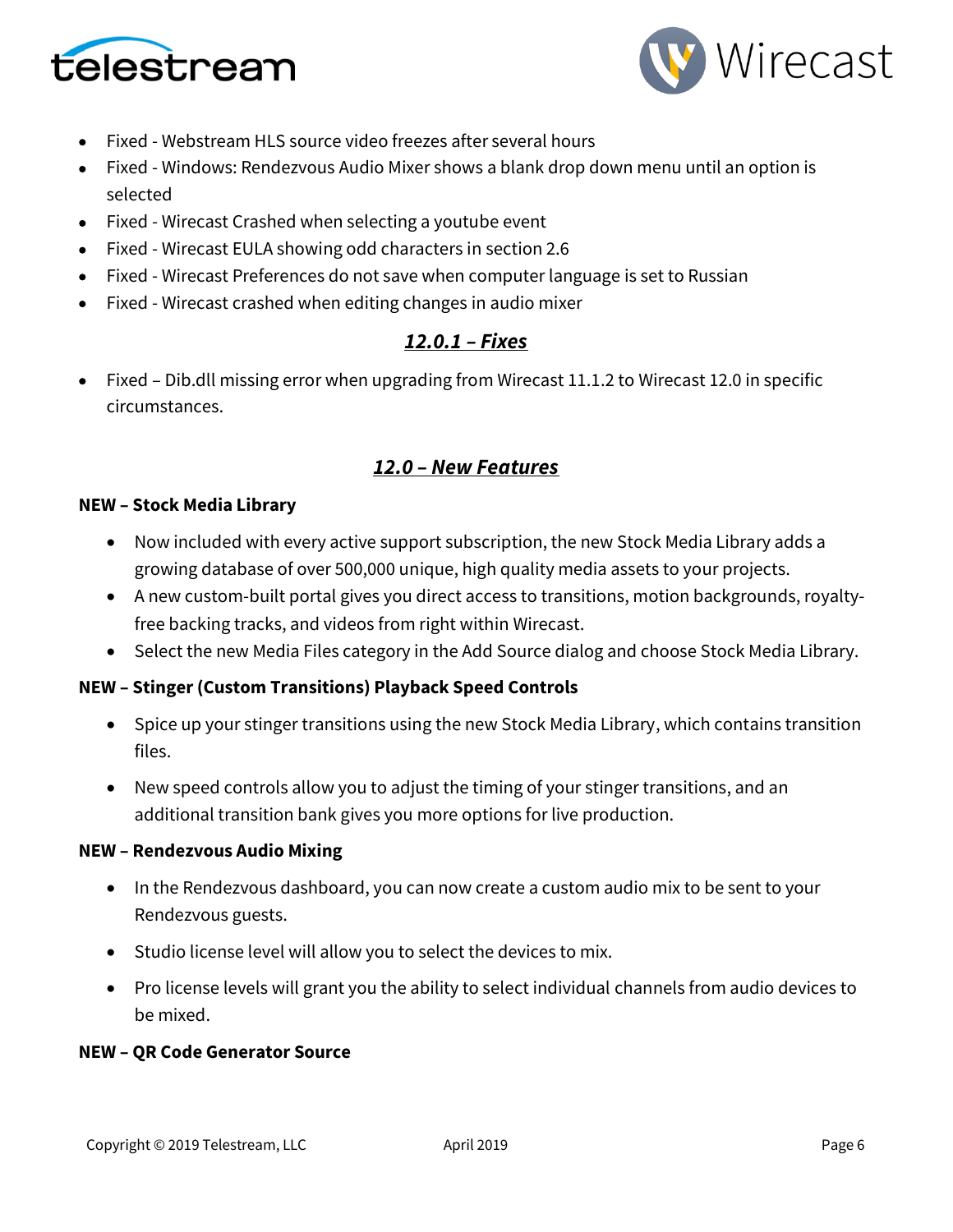



- Want to give your audience quick access to a custom link within your stream? Just create a QR code that your audience can scan! Copy your link into the new QR Code Generator and Wirecast will create a scannable image to broadcast to your fans.
- Select the Overlays category in the Add Source dialog and choose QR Code Generator.

## *12.0 – Improvements*

- Improvement Add ability to configure the number of transition banks in the Preferences
- Improvement Add ability to continuously read a text file in the Text Source Properties
- Improvement Allow users to configure the playback speed of Stinger Transitions
- Improvement Display the Facebook Page of Scheduled events in the Facebook Destination Output Settings
- Improvement Enable NVENC High Profile in Encoder settings
- Improvement Expose all options in Facebook Live Polls
- Improvement Update CEF to version 3578
- Improvement Update to NDI SDK v.3.8

## *12.0 – Fixes*

- Fixed Add better error messaging when the GPU does not support Direct X 11
- Fixed Adding a Direct Show audio device to the document causes duplicate sources to appear in the Rendezvous Dashboard
- Fixed After attempting to activate an old license, any subsequent invalid license activation attempts show an incorrect error message
- Fixed Audio from Multi-Channel Sources is not heard in the Rendezvous call when sending the Live Output audio track
- Fixed Build-In/Build-Out elements don't move proportionally
- Fixed Certain stinger transitions can appear doubled and stretched
- Fixed Change Audio right-click menu text is hard to read text
- Fixed Change the wording for missing Stinger Transitions
- Fixed Changing the playback speed of a stinger transition pauses it without updating the pause/play button
- Fixed Clicking X in the Add Source Dialog adds any selected sources to the document on Windows
- Fixed Clock System Fonts missing font picker dialog
- Fixed Crash when adding a Stinger Transition on Windows 7 with an AMD GPU
- Fixed Facebook Scheduled events list fails to be read properly in some cases
- Fixed Fixed bad alignment in Teradek StreamReader Properties page
- Fixed Hang when selecting a Stinger Transition then immediately using the transition
- Fixed IP camera frame glitch

Copyright © 2019 Telestream, LLC April 2019 April 2019 Page 7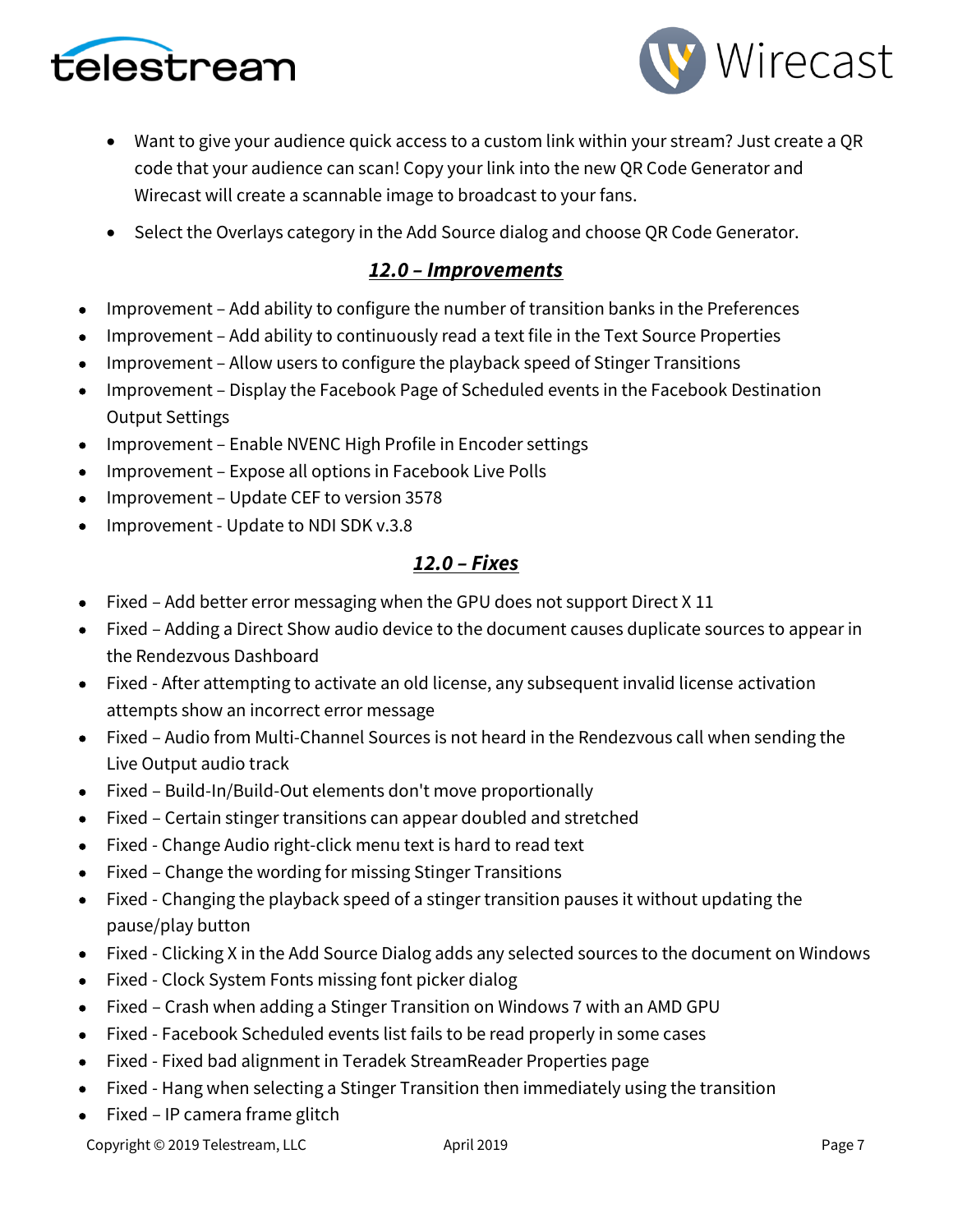



- Fixed Midi controller volume slider control skips from 99% to 101%
- Fixed NDI detection is disabled when disabling IP Camera discovery
- Fixed Opening a new document during a stream caused Wirecast to Crash after disconnecting from a Rendezvous Session
- Fixed Periscope Destination Schedules Event and Tweets even if Destination is Disabled
- Fixed PTZ IP Port field does not update after switching to a PTZ profile that uses a required IP port
- Fixed Random crash during a Rendezvous Session
- Fixed Random crash when a document has disconnected sources
- Fixed Random hang when switching sources
- Fixed Rare hang that can occur on Windows
- Fixed Remove Facebook donation button from Profiles (not supported by Facebook)
- Fixed Remove Shutdown when not live from Clock and Solid Color sources
- Fixed Security Warning Preventing Facebook Live Authentication on certain 4G networks
- Fixed Streaming to Ustream causes a hang on macOS Mojave
- Fixed Switching Destinations from Facebook User Code While Authenticating Disables OK Button
- Fixed Telestream Cloud Restream output out of sync when started after another output
- Fixed Unable to capture video from Osprey 900 series capture cards
- Fixed Unable to create a Scheduled YouTube Event
- Fixed Unable to delete Scheduled Events on Profiles
- Fixed Unable to stream to certain RTMP servers on macOS Mojave
- Fixed Unable to use ScreenFlow screen record with record PC audio selected while running Rendezvous Session
- Fixed Virtual Mic audio distortion in Zoom
- Fixed –Unable to remove Live Output from the Rendezvous mix

### *Known Issues*

- MacOS Adding more than one PTZOptics NDI connection to a single machine (regardless of the connecting application) can cause a crash in the application that is the second to connect.
	- o Workaround 1 Disable Multicast
		- Go to the PTZOptics camera admin webpage.
		- Go to the Network Section.
		- Disable Multicast
		- Reboot the camera using the System page.
	- o Workaround 2 Use RTSP instead of NDI
		- Use the newly rewritten WebStream plugin in Wirecast to connect to the RTSP stream.